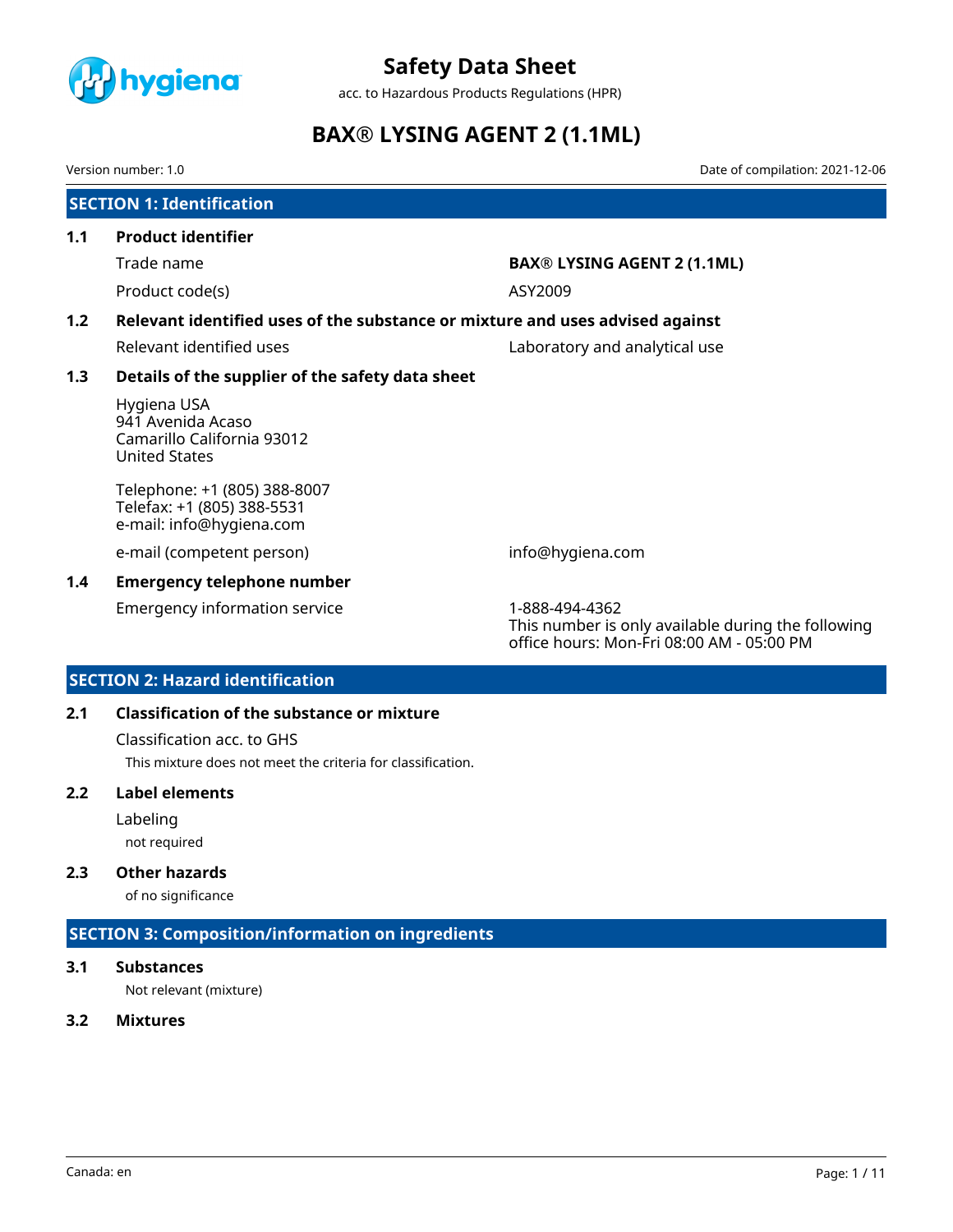

acc. to Hazardous Products Regulations (HPR)

# **BAX® LYSING AGENT 2 (1.1ML)**

Version number: 1.0 Date of compilation: 2021-12-06

#### Description of the mixture

| Name of substance  | <b>Identifier</b>    | $Wt\%$    | <b>Classification acc. to GHS</b> | <b>Pictograms</b> |
|--------------------|----------------------|-----------|-----------------------------------|-------------------|
| Pyrogen Free Water | CAS No<br>7732-18-5  | $\geq 90$ |                                   |                   |
| Mutanolysin        | CAS No<br>55466-22-3 | $0.1 - 1$ |                                   |                   |

For full text of abbreviations: see SECTION 16.

## **SECTION 4: First-aid measures**

### **4.1 Description of first-aid measures**

#### General notes

Do not leave affected person unattended. Remove victim out of the danger area. Keep affected person warm, still and covered. Take off immediately all contaminated clothing. In all cases of doubt, or when symptoms persist, seek medical advice. In case of unconsciousness place person in the recovery position. Never give anything by mouth.

#### Following inhalation

If breathing is irregular or stopped, immediately seek medical assistance and start first aid actions. Provide fresh air.

#### Following skin contact

Wash with plenty of soap and water.

#### Following eye contact

Remove contact lenses, if present and easy to do. Continue rinsing. Irrigate copiously with clean, fresh water for at least 10 minutes, holding the eyelids apart.

#### Following ingestion

Rinse mouth with water (only if the person is conscious). Do NOT induce vomiting.

#### **4.2 Most important symptoms and effects, both acute and delayed**

Symptoms and effects are not known to date.

#### **4.3 Indication of any immediate medical attention and special treatment needed**

none

# **SECTION 5: Fire-fighting measures**

## **5.1 Extinguishing media**

Suitable extinguishing media Water spray, BC-powder, Carbon dioxide (CO2)

Unsuitable extinguishing media

Water jet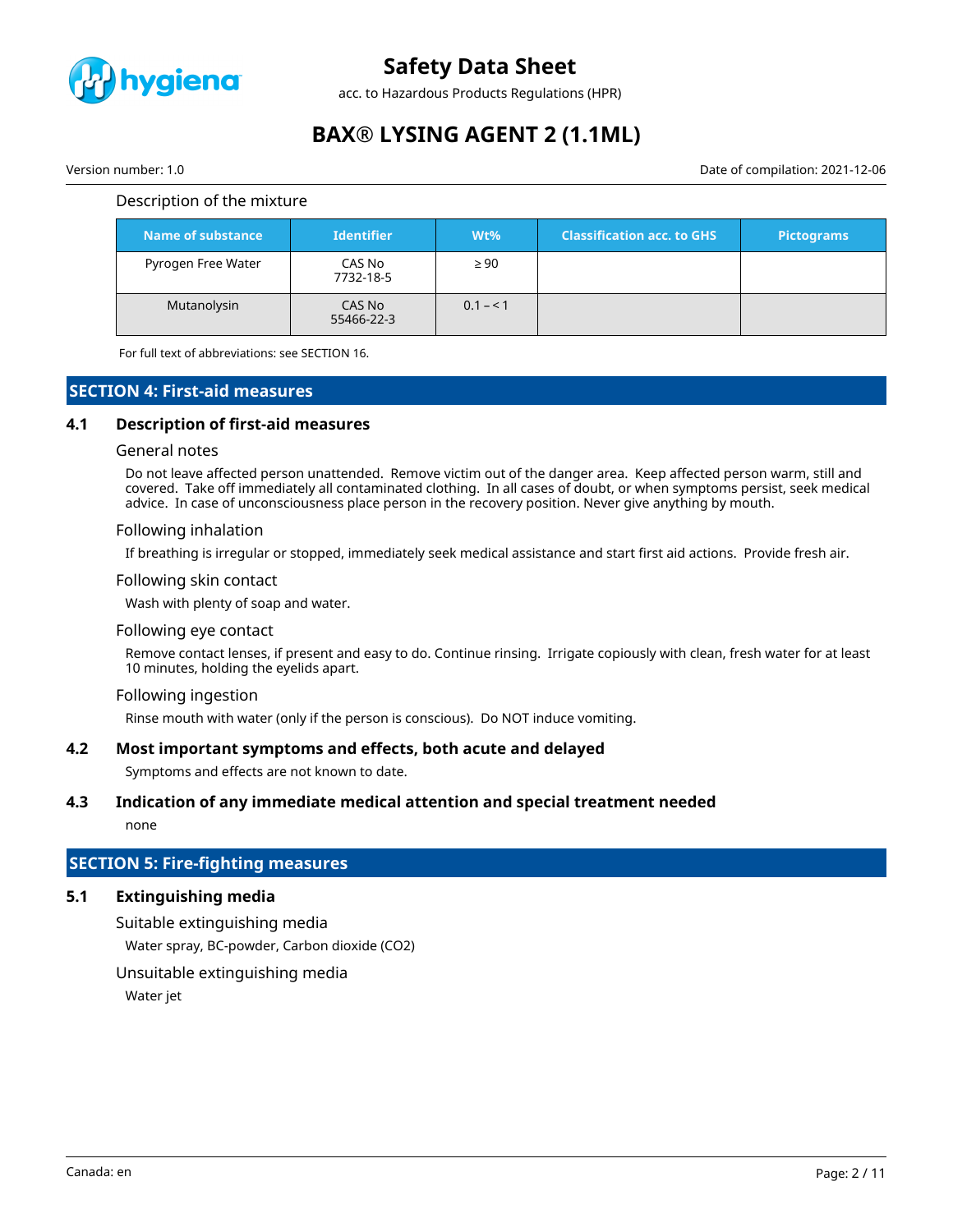

acc. to Hazardous Products Regulations (HPR)

# **BAX® LYSING AGENT 2 (1.1ML)**

Version number: 1.0 Date of compilation: 2021-12-06

### **5.2 Special hazards arising from the substance or mixture**

### **5.3 Advice for firefighters**

In case of fire and/or explosion do not breathe fumes. Coordinate firefighting measures to the fire surroundings. Do not allow firefighting water to enter drains or water courses. Collect contaminated firefighting water separately. Fight fire with normal precautions from a reasonable distance.

## **SECTION 6: Accidental release measures**

### **6.1 Personal precautions, protective equipment and emergency procedures**

For non-emergency personnel

Remove persons to safety.

For emergency responders

Wear breathing apparatus if exposed to vapors/dust/aerosols/gases.

#### **6.2 Environmental precautions**

Keep away from drains, surface and ground water. Retain contaminated washing water and dispose of it.

#### **6.3 Methods and material for containment and cleaning up**

Advice on how to contain a spill

Covering of drains

#### Advice on how to clean up a spill

Wipe up with absorbent material (e.g. cloth, fleece). Collect spillage: sawdust, kieselgur (diatomite), sand, universal binder

Appropriate containment techniques

Use of adsorbent materials.

#### Other information relating to spills and releases

Place in appropriate containers for disposal. Ventilate affected area.

### **6.4 Reference to other sections**

Personal protective equipment: see section 8. Incompatible materials: see section 10. Disposal considerations: see section 13.

## **SECTION 7: Handling and storage**

### **7.1 Precautions for safe handling**

#### Recommendations

- Measures to prevent fire as well as aerosol and dust generation

Use local and general ventilation. Use only in well-ventilated areas.

#### Advice on general occupational hygiene

Wash hands after use. Do not eat, drink and smoke in work areas. Remove contaminated clothing and protective equipment before entering eating areas. Never keep food or drink in the vicinity of chemicals. Never place chemicals in containers that are normally used for food or drink. Keep away from food, drink and animal feedingstuffs.

## **7.2 Conditions for safe storage, including any incompatibilities**

## Control of the effects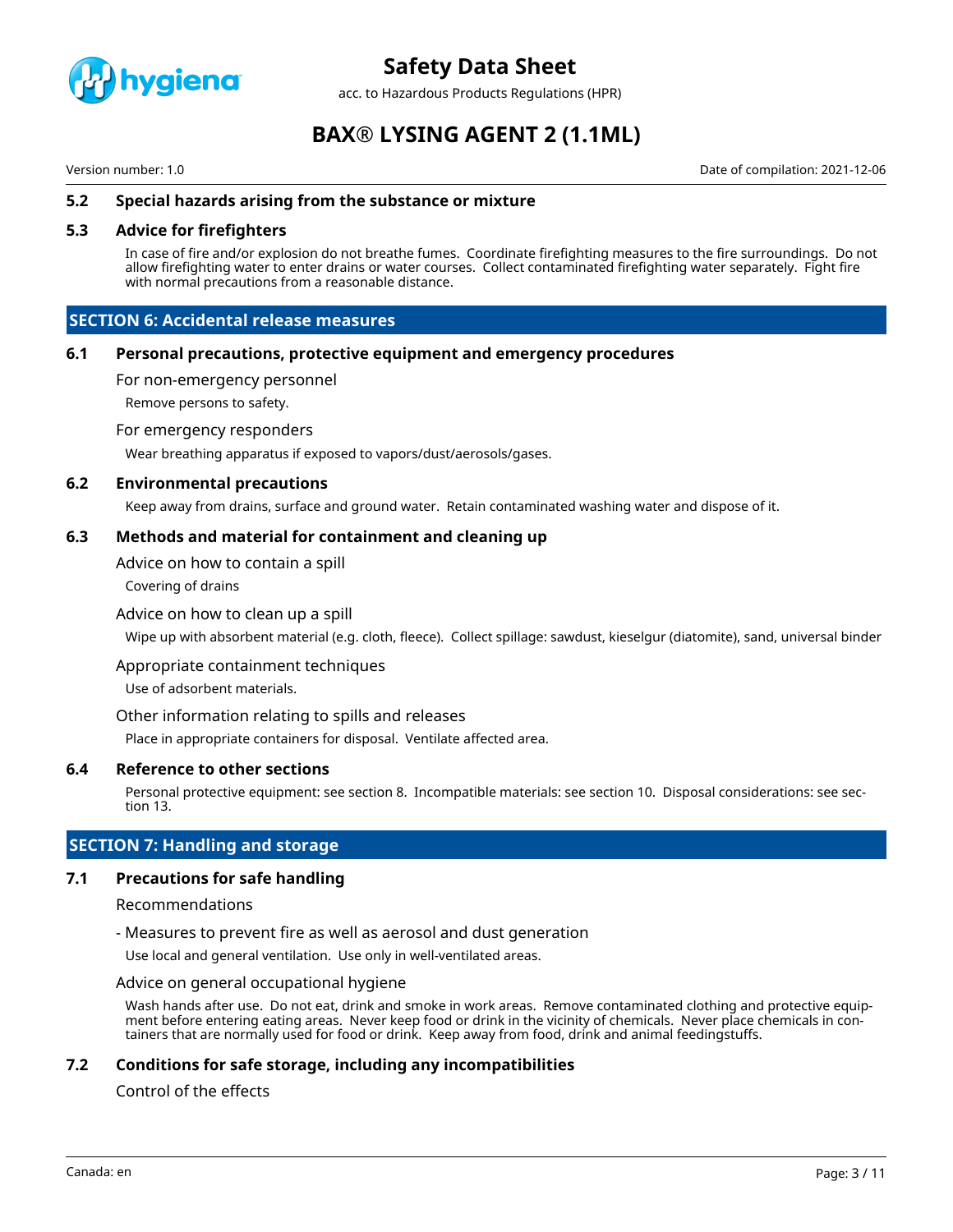

acc. to Hazardous Products Regulations (HPR)

# **BAX® LYSING AGENT 2 (1.1ML)**

Version number: 1.0 Date of compilation: 2021-12-06

Protect against external exposure, such as frost

## **7.3 Specific end use(s)**

See section 16 for a general overview.

## **SECTION 8: Exposure controls/personal protection**

#### **8.1 Control parameters**

This information is not available.

### **8.2 Exposure controls**

Appropriate engineering controls

General ventilation.

Individual protection measures (personal protective equipment)

#### Eye/face protection

Wear eye/face protection.

#### Skin protection

- Hand protection

Wear suitable gloves. Chemical protection gloves are suitable, which are tested according to EN 374. Check leak-tightness/impermeability prior to use. In the case of wanting to use the gloves again, clean them before taking off and air them well. For special purposes, it is recommended to check the resistance to chemicals of the protective gloves mentioned above together with the supplier of these gloves.

#### - Other protection measures

Take recovery periods for skin regeneration. Preventive skin protection (barrier creams/ointments) is recommended. Wash hands thoroughly after handling.

#### Respiratory protection

In case of inadequate ventilation wear respiratory protection.

#### Environmental exposure controls

Use appropriate container to avoid environmental contamination. Keep away from drains, surface and ground water.

## **SECTION 9: Physical and chemical properties**

### **9.1 Information on basic physical and chemical properties**

### **Appearance**

| Physical state | liquid                |
|----------------|-----------------------|
| Color          | not determined        |
| Particle       | not relevant (liquid) |
| Odor           | characteristic        |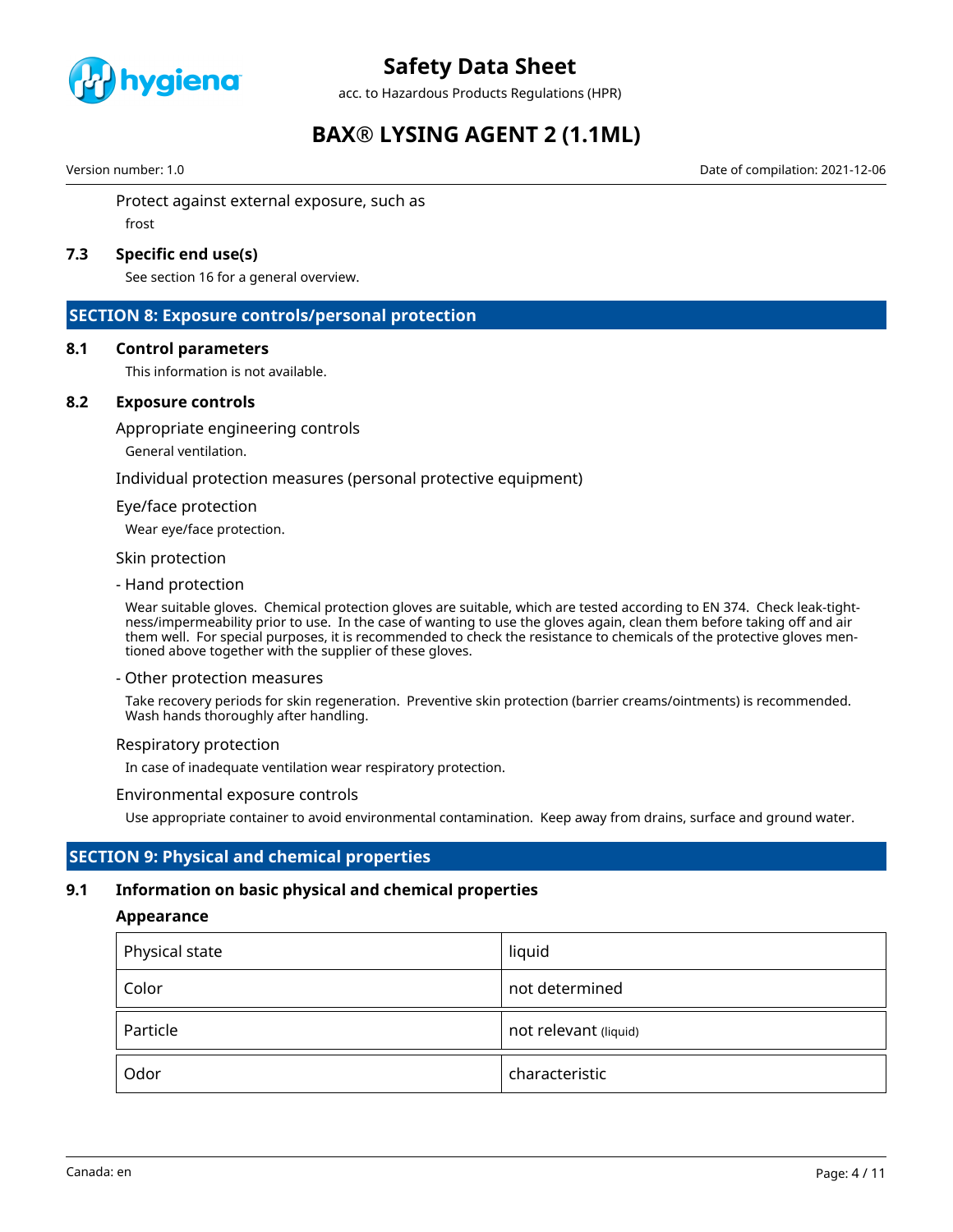

acc. to Hazardous Products Regulations (HPR)

# **BAX® LYSING AGENT 2 (1.1ML)**

Version number: 1.0 Date of compilation: 2021-12-06

| <b>Other safety parameters</b>          |                                                    |
|-----------------------------------------|----------------------------------------------------|
| pH (value)                              | not determined                                     |
| Melting point/freezing point            | not determined                                     |
| Initial boiling point and boiling range | not determined                                     |
| Flash point                             | not determined                                     |
| Evaporation rate                        | Not determined                                     |
| Flammability (solid, gas)               | not relevant, (fluid)                              |
| Vapor pressure                          | not determined                                     |
| Density                                 | not determined                                     |
| Vapor density                           | this information is not available                  |
| Relative density                        | Information on this property is not available      |
| Solubility(ies)                         | not determined                                     |
| Partition coefficient                   |                                                    |
| - n-octanol/water (log KOW)             | this information is not available                  |
| Auto-ignition temperature               | not determined                                     |
| Viscosity                               | not determined                                     |
| <b>Explosive properties</b>             | not explosive (GHS of the United Nations, annex 4) |
| Oxidizing properties                    | none                                               |
| <b>Other information</b>                |                                                    |
| Solvent content                         | 100 %                                              |

Solid content 0 %

**9.2**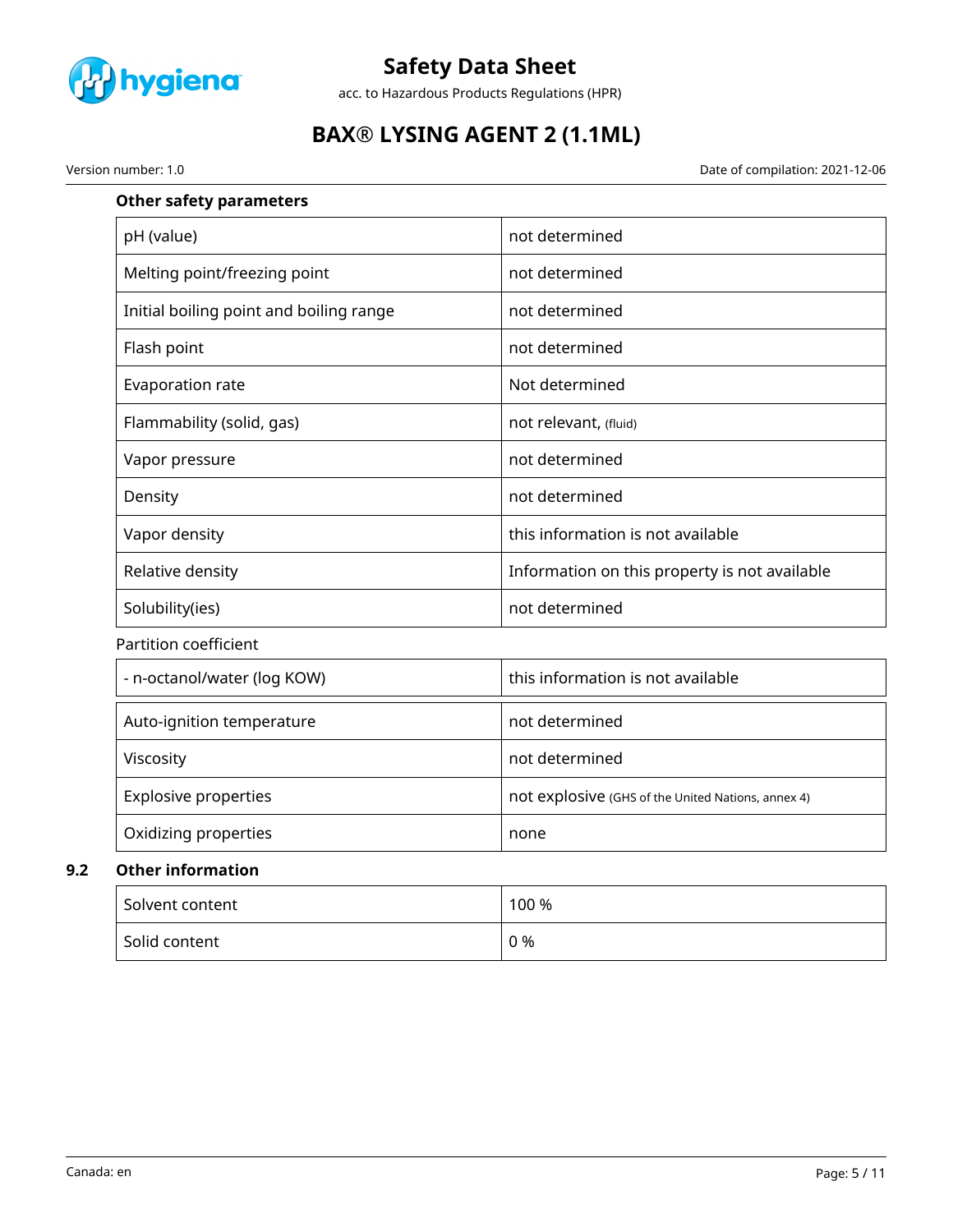

acc. to Hazardous Products Regulations (HPR)

# **BAX® LYSING AGENT 2 (1.1ML)**

Version number: 1.0 Date of compilation: 2021-12-06

## **SECTION 10: Stability and reactivity**

#### **10.1 Reactivity**

Concerning incompatibility: see below "Conditions to avoid" and "Incompatible materials".

#### **10.2 Chemical stability**

The material is stable under normal ambient and anticipated storage and handling conditions of temperature and pressure.

### **10.3 Possibility of hazardous reactions**

No known hazardous reactions.

#### **10.4 Conditions to avoid**

There are no specific conditions known which have to be avoided.

#### **10.5 Incompatible materials**

There is no additional information.

#### **10.6 Hazardous decomposition products**

Reasonably anticipated hazardous decomposition products produced as a result of use, storage, spill and heating are not known. Hazardous combustion products: see section 5.

## **SECTION 11: Toxicological information**

#### **11.1 Information on toxicological effects**

Test data are not available for the complete mixture.

#### Classification procedure

The method for classification of the mixture is based on ingredients of the mixture (additivity formula).

### **Classification acc. to GHS**

This mixture does not meet the criteria for classification.

#### Acute toxicity

Shall not be classified as acutely toxic.

#### Skin corrosion/irritation

Shall not be classified as corrosive/irritant to skin.

#### Serious eye damage/eye irritation

Shall not be classified as seriously damaging to the eye or eye irritant.

#### Respiratory or skin sensitization

Shall not be classified as a respiratory or skin sensitizer.

#### Germ cell mutagenicity

Shall not be classified as germ cell mutagenic.

#### Carcinogenicity

Shall not be classified as carcinogenic.

#### Reproductive toxicity

Shall not be classified as a reproductive toxicant.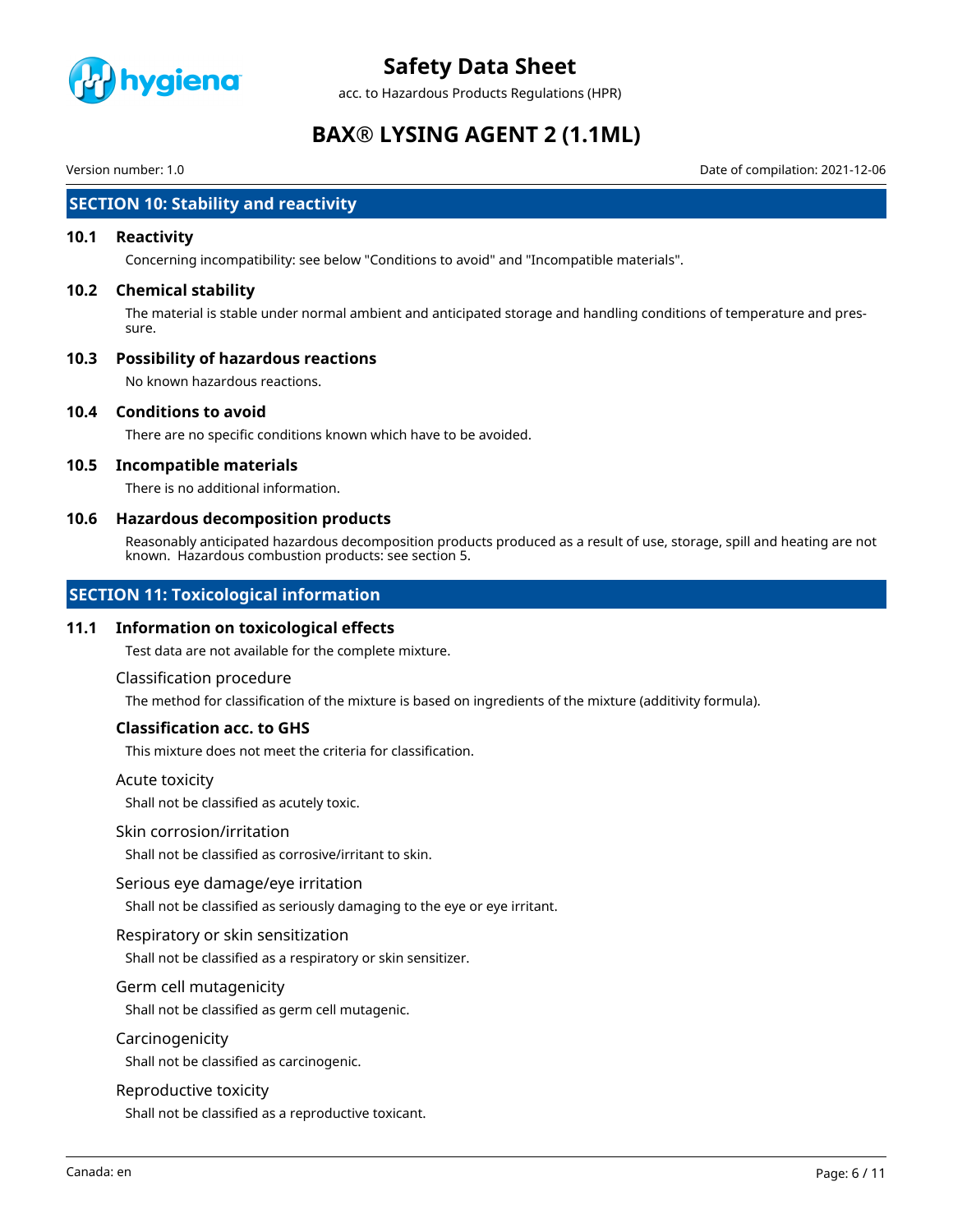

acc. to Hazardous Products Regulations (HPR)

# **BAX® LYSING AGENT 2 (1.1ML)**

Version number: 1.0 Date of compilation: 2021-12-06

#### Specific target organ toxicity - single exposure

Shall not be classified as a specific target organ toxicant (single exposure).

#### Specific target organ toxicity - repeated exposure

Shall not be classified as a specific target organ toxicant (repeated exposure).

#### Aspiration hazard

Shall not be classified as presenting an aspiration hazard.

## **SECTION 12: Ecological information**

#### **12.1 Toxicity**

**12.2 Persistence and degradability**

Data are not available.

**12.3 Bioaccumulative potential**

Data are not available.

**12.4 Mobility in soil** Data are not available.

# **12.5 Results of PBT and vPvB assessment**

Data are not available.

- **12.6 Endocrine disrupting properties** None of the ingredients are listed.
- **12.7 Other adverse effects**

Data are not available.

## **SECTION 13: Disposal considerations**

### **13.1 Waste treatment methods**

Sewage disposal-relevant information

Do not empty into drains. Avoid release to the environment. Refer to special instructions/safety data sheets.

#### Waste treatment of containers/packages

Completely emptied packages can be recycled. Handle contaminated packages in the same way as the substance itself.

#### **Remarks**

Please consider the relevant national or regional provisions. Waste shall be separated into the categories that can be handled separately by the local or national waste management facilities.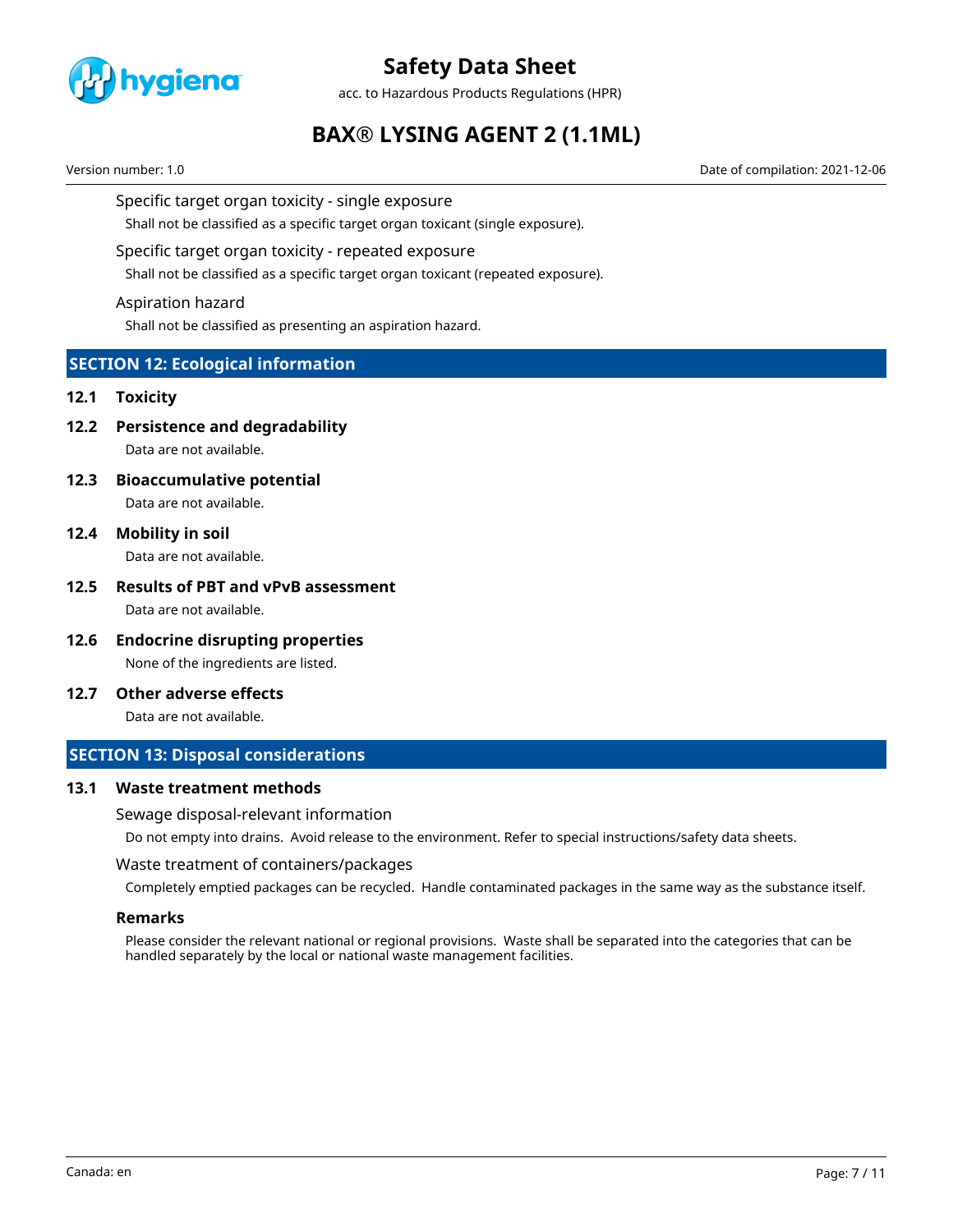

acc. to Hazardous Products Regulations (HPR)

# **BAX® LYSING AGENT 2 (1.1ML)**

Version number: 1.0 Date of compilation: 2021-12-06

**SECTION 14: Transport information**

- 
- **14.2 UN proper shipping name** not relevant
- **14.3 Transport hazard class(es)** not assigned
- **14.4 Packing group not assigned**
- 

**14.1 UN number 14.1 UN** number

**14.5 Environmental hazards** non-environmentally hazardous acc. to the dangerous goods regulations

- **14.6 Special precautions for user** There is no additional information.
- **14.7 Transport in bulk according to Annex II of MARPOL and the IBC Code**

The cargo is not intended to be carried in bulk.

## **Information for each of the UN Model Regulations**

**Transport information - National regulations - Additional information (UN RTDG)** Not subject to transport regulations: UN RTDG

**International Maritime Dangerous Goods Code (IMDG) - Additional information** Not subject to IMDG.

**International Civil Aviation Organization (ICAO-IATA/DGR) - Additional information** Not subject to ICAO-IATA.

## **SECTION 15: Regulatory information**

**15.1 Safety, health and environmental regulations specific for the product in question**

### **National regulations (United States)**

### **Superfund Amendment and Reauthorization Act (SARA TITLE III )**

- The List of Extremely Hazardous Substances and Their Threshold Planning Quantities (EPCRA Section 302, 304)

none of the ingredients are listed

- Specific Toxic Chemical Listings (EPCRA Section 313) none of the ingredients are listed

## **Comprehensive Environmental Response, Compensation, and Liability Act (CERCLA)**

- List of Hazardous Substances and Reportable Quantities (CERCLA section 102a) (40 CFR 302.4) none of the ingredients are listed

### **Clean Air Act**

none of the ingredients are listed

### **Right to Know Hazardous Substance List**

- Hazardous Substance List (NJ-RTK) none of the ingredients are listed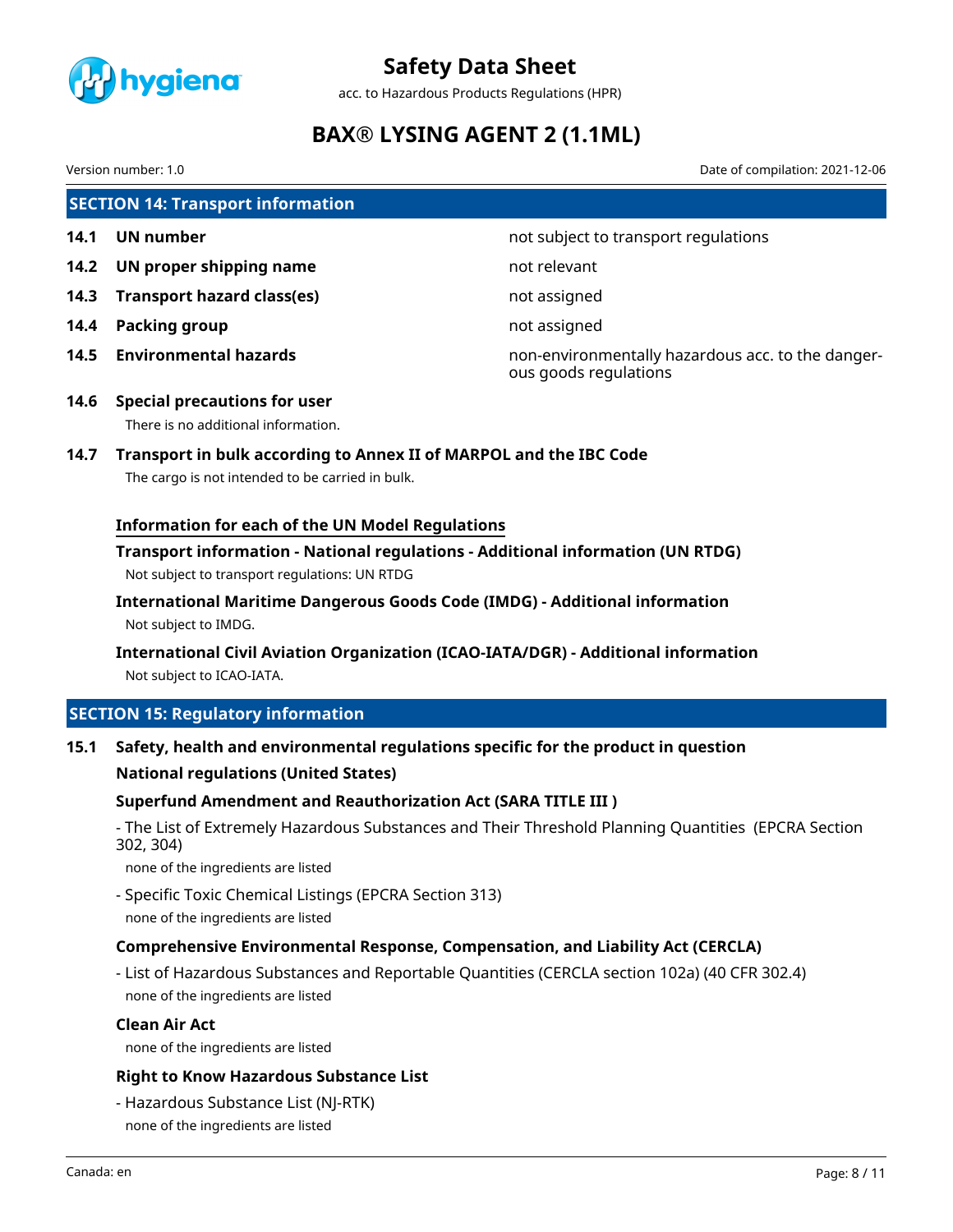

acc. to Hazardous Products Regulations (HPR)

# **BAX® LYSING AGENT 2 (1.1ML)**

Version number: 1.0 Date of compilation: 2021-12-06

#### **California Environmental Protection Agency (Cal/EPA): Proposition 65 - Safe Drinking Water and Toxic Enforcement Act of 1987**

none of the ingredients are listed

## **Industry or sector specific available guidance(s)**

### **NPCA-HMIS® III**

Hazardous Materials Identification System. American Coatings Association.

| <b>Category</b>     | <b>Rating</b> | <b>Description</b>                                                                                                                                              |
|---------------------|---------------|-----------------------------------------------------------------------------------------------------------------------------------------------------------------|
| Chronic             |               | none                                                                                                                                                            |
| Health              |               | no significant risk to health                                                                                                                                   |
| Flammability        |               | material that will not burn under typical fire conditions                                                                                                       |
| Physical hazard     | 0             | material that is normally stable, even under fire conditions, and will not react with water,  <br>polymerize, decompose, condense, or self-react. Non-explosive |
| Personal protection |               |                                                                                                                                                                 |

### **NFPA® 704**

National Fire Protection Association: Standard System for the Identification of the Hazards of Materials for Emergency Response (United States).

| <b>Category</b> | Degree of<br>hazard | <b>Description</b>                                                                                                 |
|-----------------|---------------------|--------------------------------------------------------------------------------------------------------------------|
| Flammability    |                     | material that will not burn under typical fire conditions                                                          |
| Health          | 0                   | material that, under emergency conditions, would offer no hazard beyond that of ordin-<br>ary combustible material |
| Instability     |                     | material that is normally stable, even under fire conditions                                                       |
| Special hazard  |                     |                                                                                                                    |

### **National inventories**

| <b>Country</b> | <b>Inventory</b> | <b>Status</b>                  |
|----------------|------------------|--------------------------------|
| AU             | <b>AICS</b>      | not all ingredients are listed |
| CA             | <b>DSL</b>       | not all ingredients are listed |
| <b>CN</b>      | <b>IECSC</b>     | not all ingredients are listed |
| EU             | <b>ECSI</b>      | not all ingredients are listed |
| JP             | <b>CSCL-ENCS</b> | not all ingredients are listed |
| <b>KR</b>      | <b>KECI</b>      | not all ingredients are listed |
| <b>MX</b>      | <b>INSQ</b>      | not all ingredients are listed |
| NZ             | <b>NZIOC</b>     | not all ingredients are listed |
| <b>PH</b>      | <b>PICCS</b>     | not all ingredients are listed |
| <b>TW</b>      | <b>TCSI</b>      | all ingredients are listed     |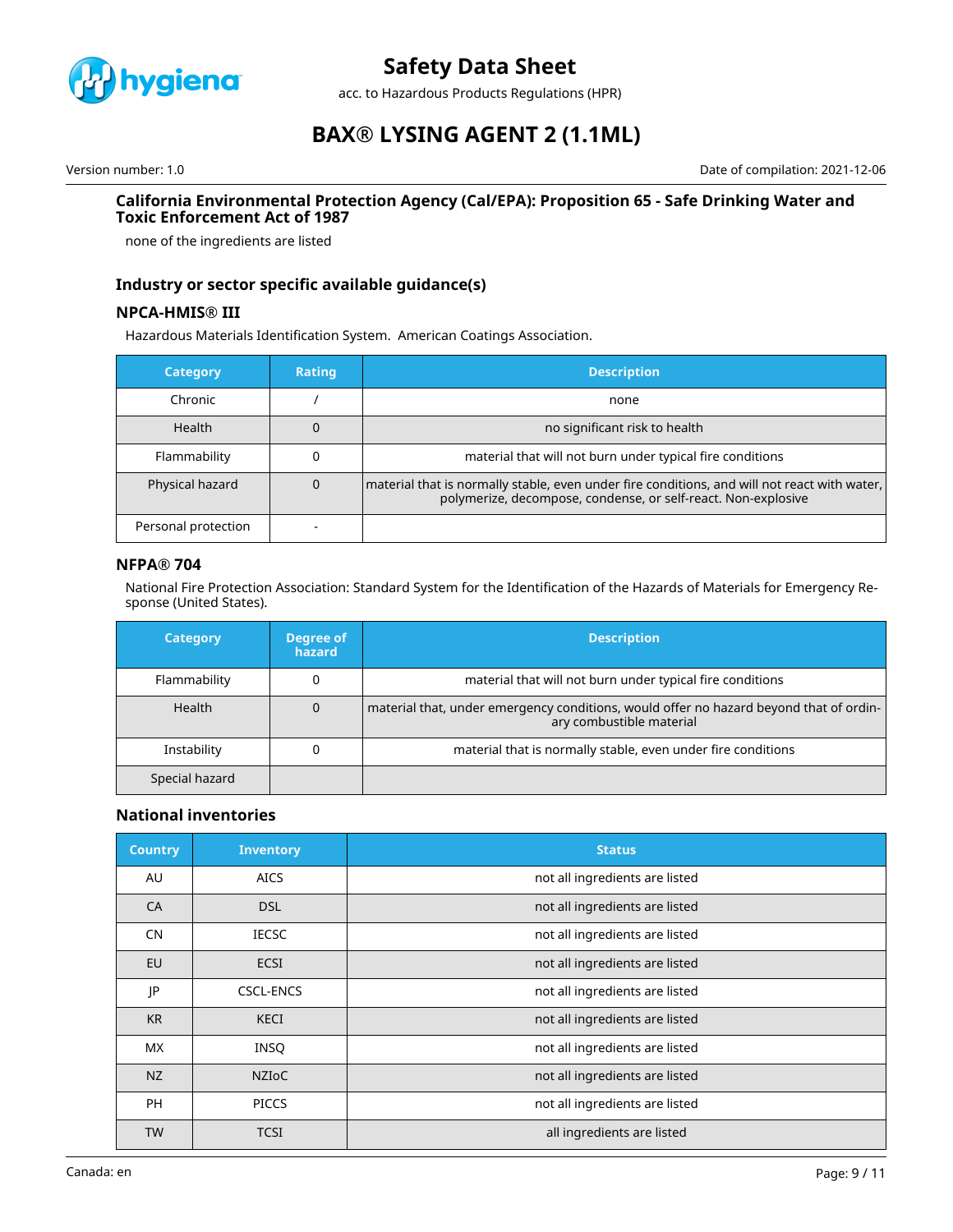

acc. to Hazardous Products Regulations (HPR)

# **BAX® LYSING AGENT 2 (1.1ML)**

Date of compilation: 2021-12-06

|  | Version number: 1.0 |  |
|--|---------------------|--|
|--|---------------------|--|

| <b>Country</b>                                                                                               | <b>Inventory</b>                                                                                                                                                                                                                                                                                                             | <b>Status</b>                                                                                                                                                                                            |
|--------------------------------------------------------------------------------------------------------------|------------------------------------------------------------------------------------------------------------------------------------------------------------------------------------------------------------------------------------------------------------------------------------------------------------------------------|----------------------------------------------------------------------------------------------------------------------------------------------------------------------------------------------------------|
| US                                                                                                           | <b>TSCA</b>                                                                                                                                                                                                                                                                                                                  | not all ingredients are listed                                                                                                                                                                           |
| Legend<br>AICS<br><b>CSCL-ENCS</b><br>DSL<br>ECSI<br>IECSC<br>INSQ<br>KECI<br>NZIoC<br>PICCS<br>TCSI<br>TSCA | Australian Inventory of Chemical Substances<br>Domestic Substances List (DSL)<br>EC Substance Inventory (EINECS, ELINCS, NLP)<br>National Inventory of Chemical Substances<br>Korea Existing Chemicals Inventory<br>New Zealand Inventory of Chemicals<br>Taiwan Chemical Substance Inventory<br>Toxic Substance Control Act | List of Existing and New Chemical Substances (CSCL-ENCS)<br>Inventory of Existing Chemical Substances Produced or Imported in China<br>Philippine Inventory of Chemicals and Chemical Substances (PICCS) |

### **15.2 Chemical Safety Assessment**

Chemical safety assessments for substances in this mixture were not carried out.

## **SECTION 16: Other information**

### **Abbreviations and acronyms**

| Abbr.           | <b>Descriptions of used abbreviations</b>                                                                     |
|-----------------|---------------------------------------------------------------------------------------------------------------|
| CAS             | Chemical Abstracts Service (service that maintains the most comprehensive list of chemical substances)        |
| <b>DGR</b>      | Dangerous Goods Regulations (see IATA/DGR)                                                                    |
| <b>EINECS</b>   | European Inventory of Existing Commercial Chemical Substances                                                 |
| <b>ELINCS</b>   | <b>European List of Notified Chemical Substances</b>                                                          |
| <b>GHS</b>      | "Globally Harmonized System of Classification and Labelling of Chemicals" developed by the United Nations     |
| <b>IATA</b>     | <b>International Air Transport Association</b>                                                                |
| <b>IATA/DGR</b> | Dangerous Goods Regulations (DGR) for the air transport (IATA)                                                |
| <b>ICAO</b>     | International Civil Aviation Organization                                                                     |
| <b>IMDG</b>     | International Maritime Dangerous Goods Code                                                                   |
| <b>MARPOL</b>   | International Convention for the Prevention of Pollution from Ships (abbr. of "Marine Pollutant")             |
| <b>NLP</b>      | No-Longer Polymer                                                                                             |
| NPCA-HMIS® III  | National Paint and Coatings Association: Hazardous Materials Identification System - HMIS® III, Third Edition |
| PBT             | Persistent, Bioaccumulative and Toxic                                                                         |
| <b>RTECS</b>    | Registry of Toxic Effects of Chemical Substances (database of NIOSH with toxicological information)           |
| UN RTDG         | UN Recommendations on the Transport of Dangerous Good                                                         |
| vPvB            | Very Persistent and very Bioaccumulative                                                                      |

### **Key literature references and sources for data**

Hazardous Products Regulations (HPR).

UN Recommendations on the Transport of Dangerous Good. International Maritime Dangerous Goods Code (IMDG). Dangerous Goods Regulations (DGR) for the air transport (IATA).